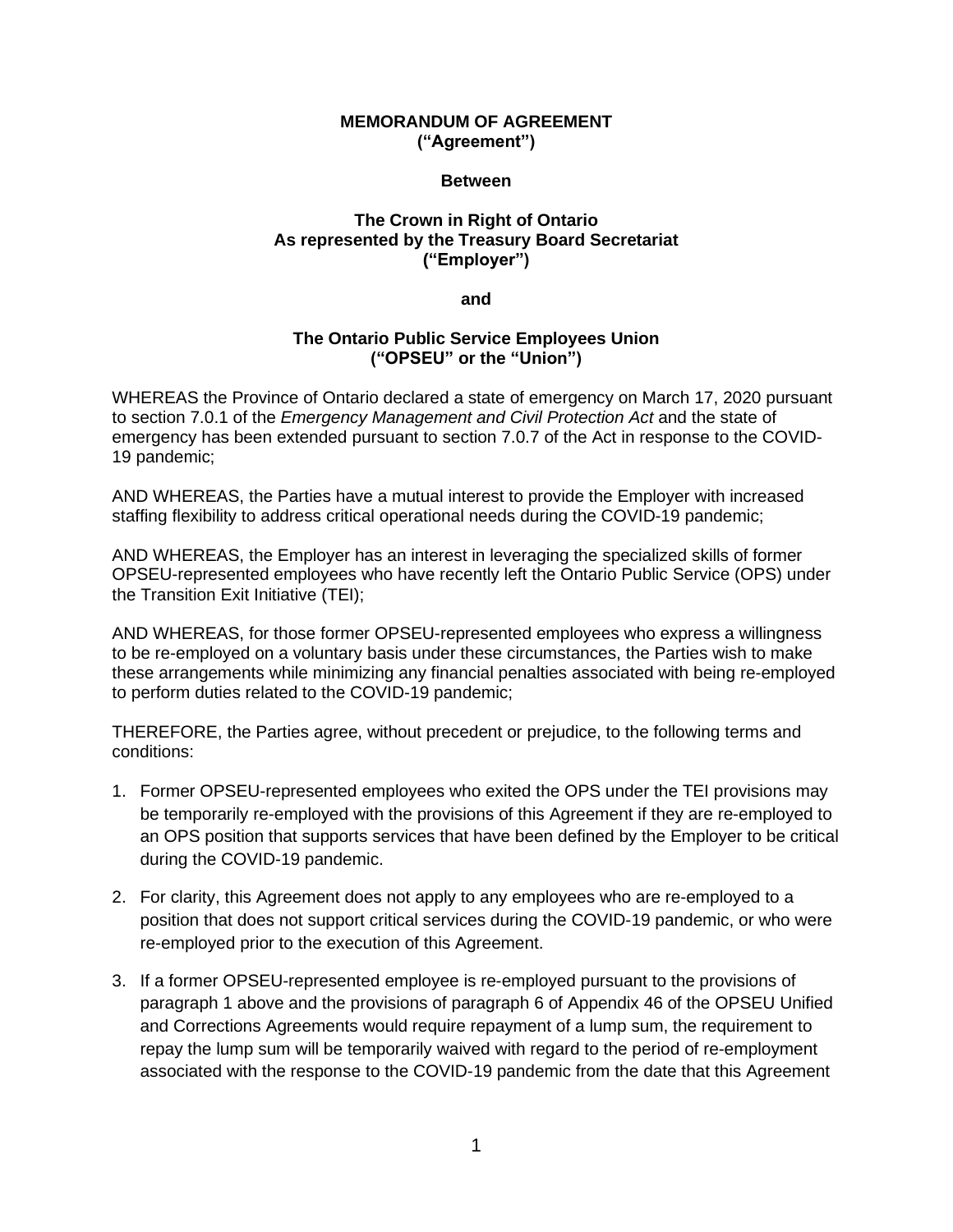is signed until July 31, 2020. This temporary waiver will only be in effect until July 31, 2020 and the requirement to repay the lump sum will resume in effect after July 31, 2020.

- 4. Former OPSEU-represented employees who are re-employed pursuant to the provisions of paragraph 1 shall be re-employed as fixed term employees and shall be paid at a rate within the salary range of the classification of the position to which they have been assigned.
- 5. Subject to paragraph 3 of the Agreement, the terms and conditions of the respective OPSEU Collective Agreement will apply to the former OPSEU-represented employees who are re-employed pursuant to the provisions of paragraph 1, with the exception of Article 31A.12.1 (Termination of Employment) and Article 31A.15 (Conversion of Fixed-Term Positions in the Regular Service).
- 6. For former OPSEU-represented employees who have terminated their employment or who have exited the OPS under the TEI and are currently in receipt of salary continuance and who are subsequently re-employed pursuant to paragraph 1, they will continue to receive any salary continuance that they are entitled to and all pay earned during the period of reemployment shall be paid to them in the form of a lump sum payment following the completion of the period of salary continuance. Former OPSEU-represented employees who continue to be in receipt of salary continuance shall only be entitled to benefits under Appendix 46 of the OPSEU Unified and Corrections Collective Agreements.
- 7. The Parties agree that the employment contracts of any former OPSEU-represented employees re-employed pursuant to the provisions of paragraph 1 above may be terminated at any time and for any reason with forty-eight (48) hours' notice and the Parties agree that such decision to terminate or not renew a contract is not reviewable by an arbitrator and cannot be made the subject of a grievance, claim, or action of any kind.
- 8. This Agreement is effective immediately as of the date that it is signed and will continue to be in effect until July 31, 2020. For clarity, once this Agreement is terminated on July 31, 2020, the TEI repayment requirements outlined in paragraph 6 of Appendix 46 of the OPSEU Unified and Corrections Collective Agreements shall be reinstated and take effect immediately for the former OPSEU-represented employees who were re-employed pursuant to the provisions of paragraph 1.
- 9. With respect to any re-employment and work assignment decisions made under this Agreement, the Employer maintains its management rights in accordance with Article 2 of the respective OPSEU Collective Agreement.
- 10. Subject to paragraph 7 of this Agreement, the Parties will discuss disputes arising from this Agreement at either the CERC or BMERC file review meeting for an expedited resolution of any grievances. Any unresolved disputes concerning the interpretation or application of this Agreement may be addressed through grievances in accordance with the respective OPSEU Collective Agreement.
- 11. Paragraph 10 of this Agreement shall survive the termination of this Agreement.